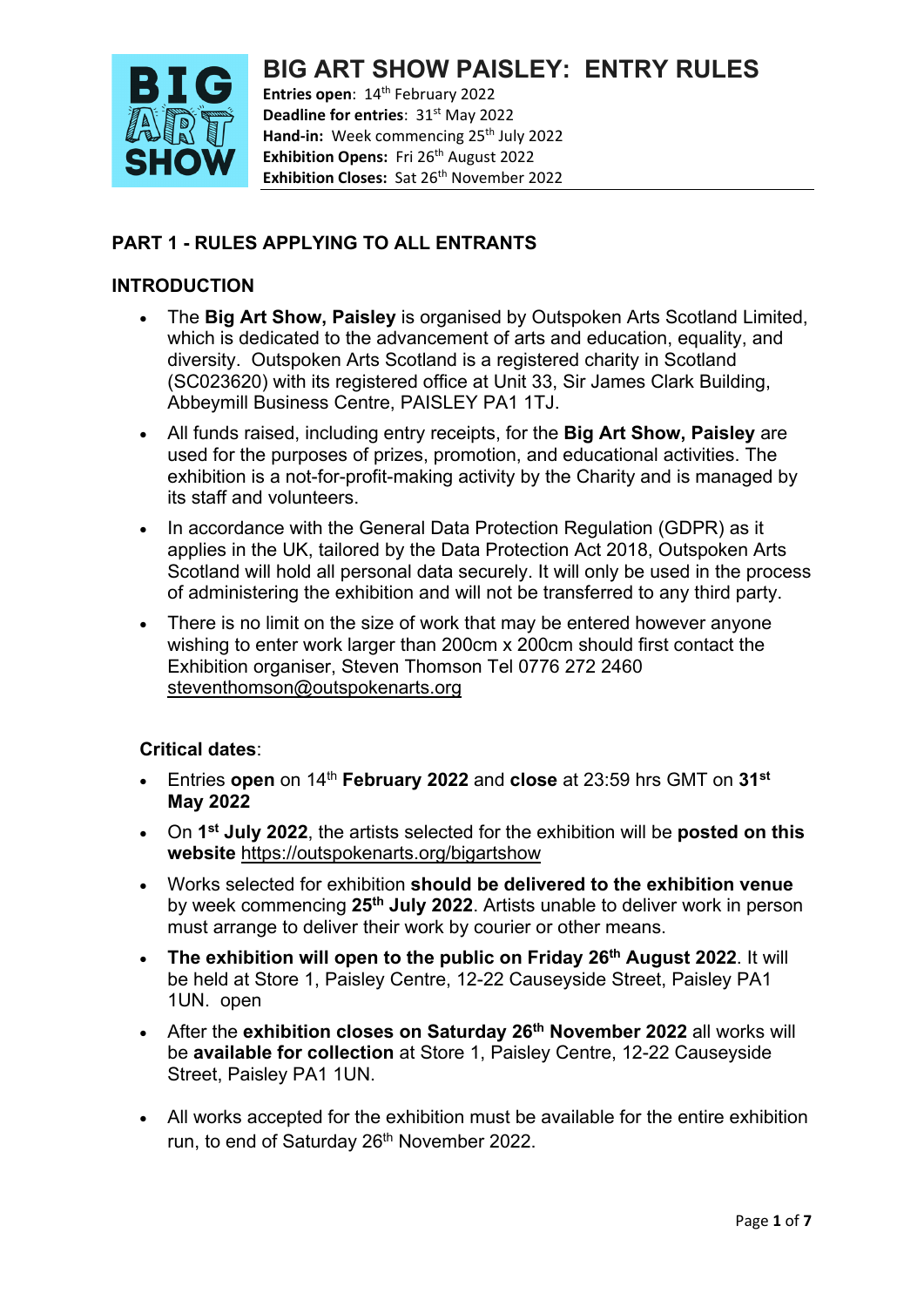

**Entries open: 14<sup>th</sup> February 2022 Deadline for entries**: 31<sup>st</sup> May 2022 Hand-in: Week commencing 25<sup>th</sup> July 2022 **Exhibition Opens:** Fri 26<sup>th</sup> August 2022 **Exhibition Closes:** Sat 26<sup>th</sup> November 2022

## **CONDITIONS FOR ENTERING THE EXHIBITION**

- The Exhibition is open to anyone who considers themselves an artist and whose work is suitable for public exhibition.
- Artists may make multiple entries.
- Artists whose work is selected for the exhibition may share the information immediately and as often as you wish. We ask all exhibiting artists to help us promote the Big Art Show, Paisley by tagging their work **@bigartshow #bigartshow #paisley**
- In accepting artworks for the Exhibition, the decision of the Selection Panel is final, and no correspondence can be entered into. All works are judged on individual merits and suitability for exhibition. The Selection Panel will look at and discuss the power and quality of the image, and the technical skill in execution.
- All notifications to artists regarding receipts, submissions and collections will be via email only.
- The **Big Art Show, Paisley** organisers reserve the right to disqualify any piece of work at any stage of the exhibition if the artist has not adhered to the rules. Anyone who enters the exhibition who is not eligible or is disqualified for non-compliance with the rules of the exhibition will forfeit their hanging fee.
- Artists, or their representatives entering the Big Art Show, Paisley, warrant that they are fully authorised and entitled to enter into the agreements contained in these Rules, in respect of all rights in the work including ownership, copyright, moral rights, the rights of the people, names, trademarks, designs or works of art depicted and that no further permissions or conditions are required to deliver these agreements.

#### **Submitting work**

- Submissions will be via the link<https://outspokenarts.org/bigartshow>
- The first round of judging works for selection will be completed our Selection Panel who will review the work digitally. It is therefore important that the digital image sent by the artist is of a high quality. For advice, please read our Photographing Artwork guide in Part 3.
- Artists must prepare one high-resolution photograph of each complete work for use in the catalogue if the work is selected for exhibition and should be taken in any case before framing. The higher resolution image should be no larger than 3500 x 4900 pixels at 300 DPI. Artists should submit this higher quality image with the entry form. If the file submitted is not suitable or in the correct format the electronic submission may fail. If this occurs Artists should seek guidance from the exhibition organisers. Manual or postal submissions will not be accepted.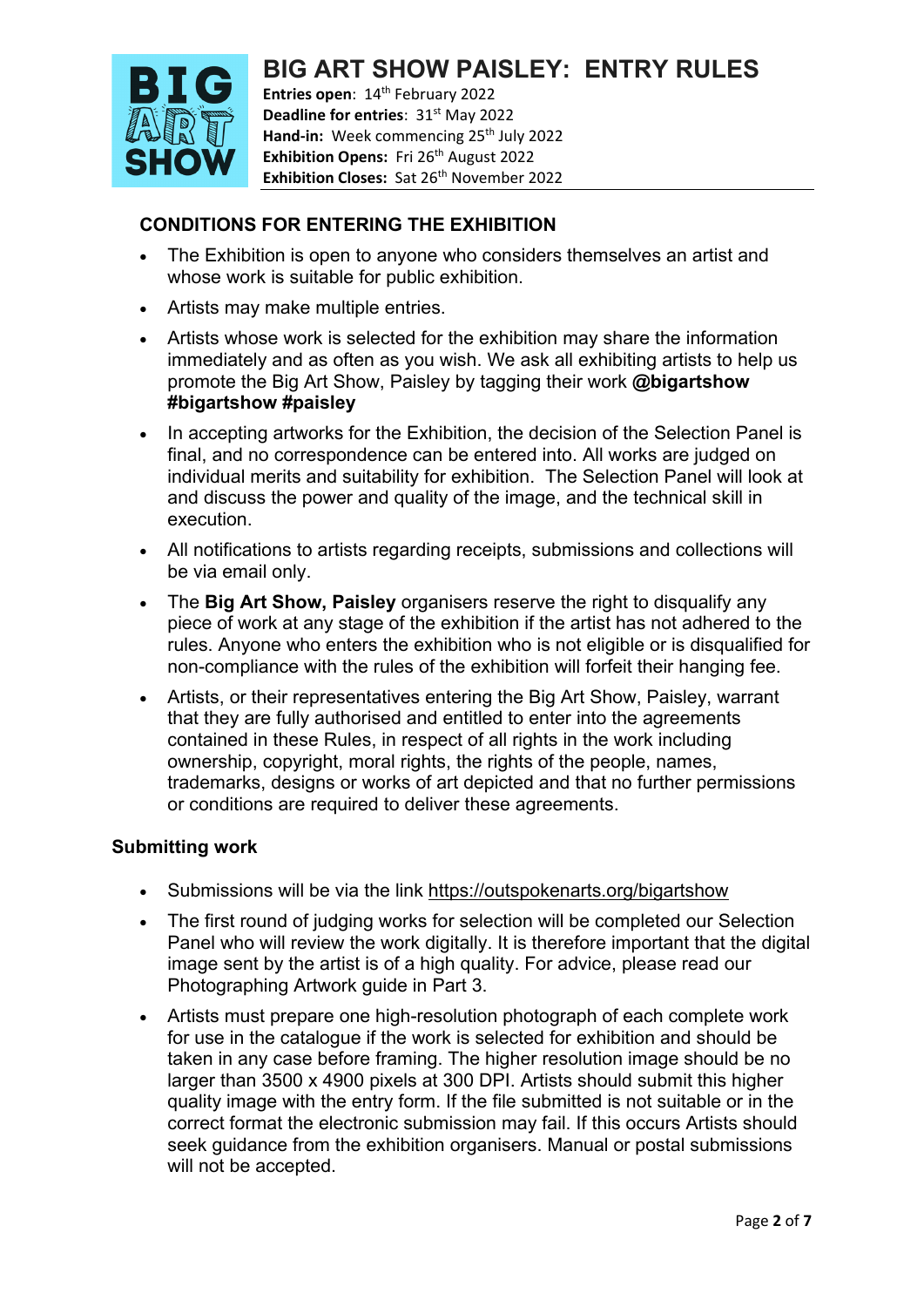

**Entries open: 14<sup>th</sup> February 2022 Deadline for entries**: 31<sup>st</sup> May 2022 Hand-in: Week commencing 25<sup>th</sup> July 2022 **Exhibition Opens:** Fri 26<sup>th</sup> August 2022 **Exhibition Closes:** Sat 26<sup>th</sup> November 2022

- Images of artwork submitted for the awards should not show a visible signature. See the Photographing Artwork guide in Part 3. for more information.
- All entries must be correctly labelled in the submission form stating, title of the work, its size and medium. Omission of any data may cause the work to be rejected. Please do not use all UPPER case or any "quotation" marks or special characters as these make cataloguing of entries difficult.

### **Entry & Hanging fees**

- Entry to the **Big Art Show, Paisley** is FREE. However, all works accepted by the Selection Panel will have a **Hanging Fee of £10 per picture**. Hanging Fees will be payable at the hand-in. Payments will be accepted by card or cash.
- The Selection Panel will be at liberty to remove works from the exhibition that do not conform to standards indicated in the digital submission.

### **EXHIBITION**

- Artists or their representatives who enter the **Big Art Show, Paisley** agree that the works submitted may be exhibited at any venue.
- Short descriptions of the work should be included in the entry form, and these may be used in the exhibition catalogue. The organisers of the **Big Art Show, Paisley** reserve the right to edit descriptions provided by artists for use in the catalogue and to promote the exhibition.
- Artists whose work(s) have been selected for exhibition will be notified on  $1<sup>st</sup>$ July 2022.
- Artists selected for the exhibition will receive an invitation for themselves and a guest to one of the preview events either on Friday 26<sup>th</sup> August or Saturday 27<sup>th</sup> August 2022. The cost of travel and accommodation for these events is the responsibility of the artist.
- Artists short-listed for any prizes will also be invited to attend a Prize Presentation (dates to be confirmed)
- The exhibition will be open to the public from 11am to 5pm, Tuesday-Saturday beginning Friday 26<sup>th</sup> August 2022.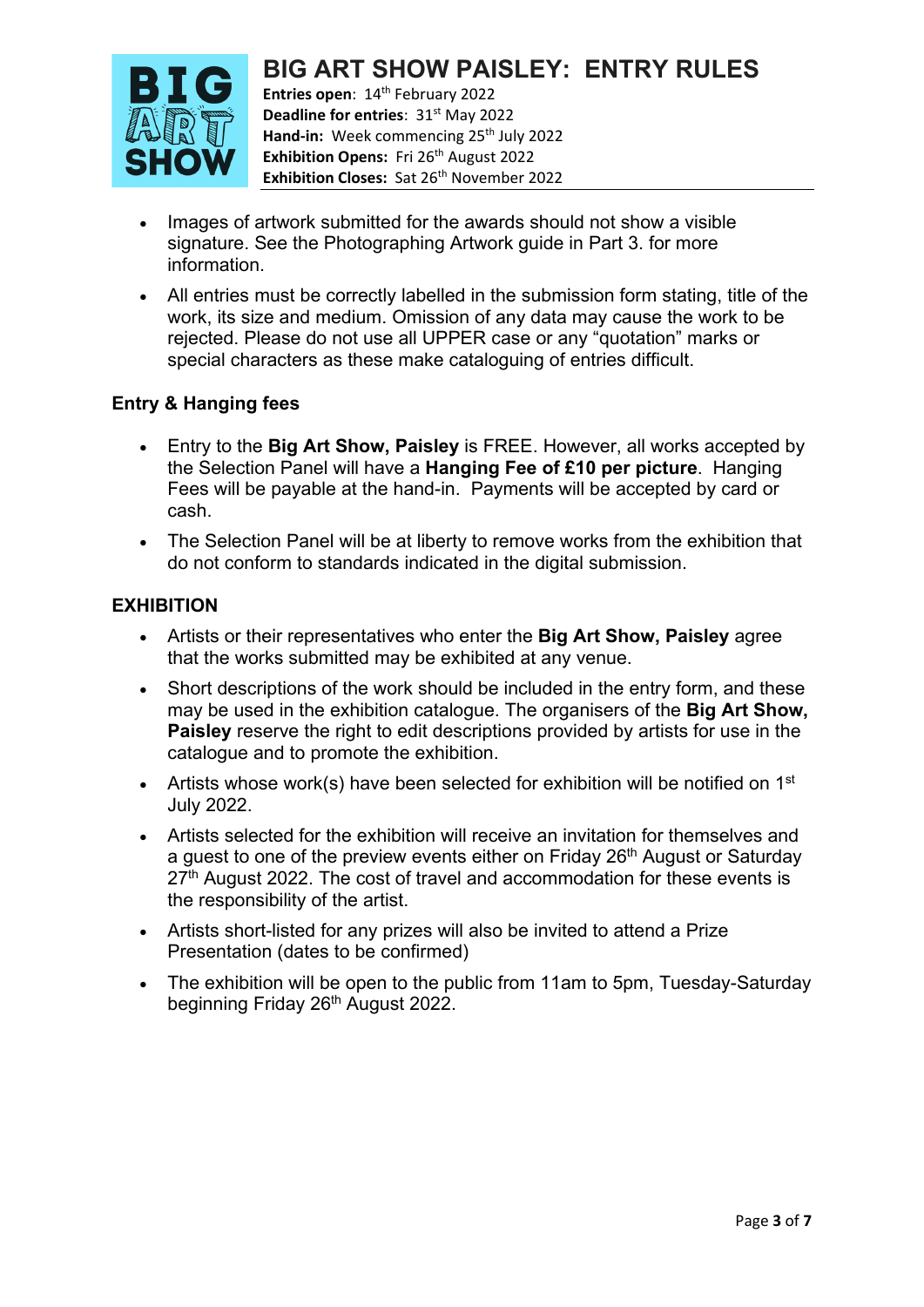

**Entries open: 14<sup>th</sup> February 2022 Deadline for entries**: 31<sup>st</sup> May 2022 Hand-in: Week commencing 25<sup>th</sup> July 2022 **Exhibition Opens:** Fri 26<sup>th</sup> August 2022 **Exhibition Closes:** Sat 26<sup>th</sup> November 2022

## **INSURANCE, DELIVERY AND COLLECTION OF WORKS**

#### **Insurance**

- The responsibility for damage or loss, however and whenever caused, is the responsibility of the artist. Artists are therefore advised to arrange adequate insurance cover against such risks. The sponsors, the carriers, storage facility, the judging venue, the exhibition venues, any other subcontractor, or Outspoken Arts Scotland shall not be liable for any loss or damage caused by their negligence. We will do our best to ensure all works are protected. If your work is especially fragile, please help us to ensure it is properly protected by supplying appropriate packaging.
- When artists have supplied strong packaging, we ask it to be clearly identified and promise to do our best to ensure it is used to protect their work throughout, especially during transportation.

### **Delivery**

- Works selected for exhibition must be delivered to the collection venue at Store 1, Paisley Centre, 12-22 Causeyside Street, Paisley PA1 1UN at a date and time to be confirmed. Artists are responsible for ensuring their works are delivered at the appropriate time and day.
- Please note that Outspoken Arts Scotland cannot acknowledge receipt of artwork sent by post. Applicants requiring proof of delivery by post are advised to use a recorded delivery service.
- If a courier is shipping works, artists must take full responsibility for all costs. The artist should not tick the box advising the courier company to bill the recipient. Equally on the return of any work the artist should not tick the box indicating that the sender will pay the transport. Outspoken Arts Scotland will not cover these costs and will instruct the shipper to contact the artist directly for payment.
- If works are being sent from abroad, it is the artist's responsibility to check with their courier company that their paintings/photographs have cleared Customs and have been delivered on the required dates. The artist is responsible for any import Customs charges and duties if works are being shipped from abroad.

### **Collection**

- After the exhibition closes on  $26<sup>th</sup>$  November 2022, all works will be made available for collection by the artist.
- All arrangements for collection and the cost of returning works after exhibition is the responsibility of the artist.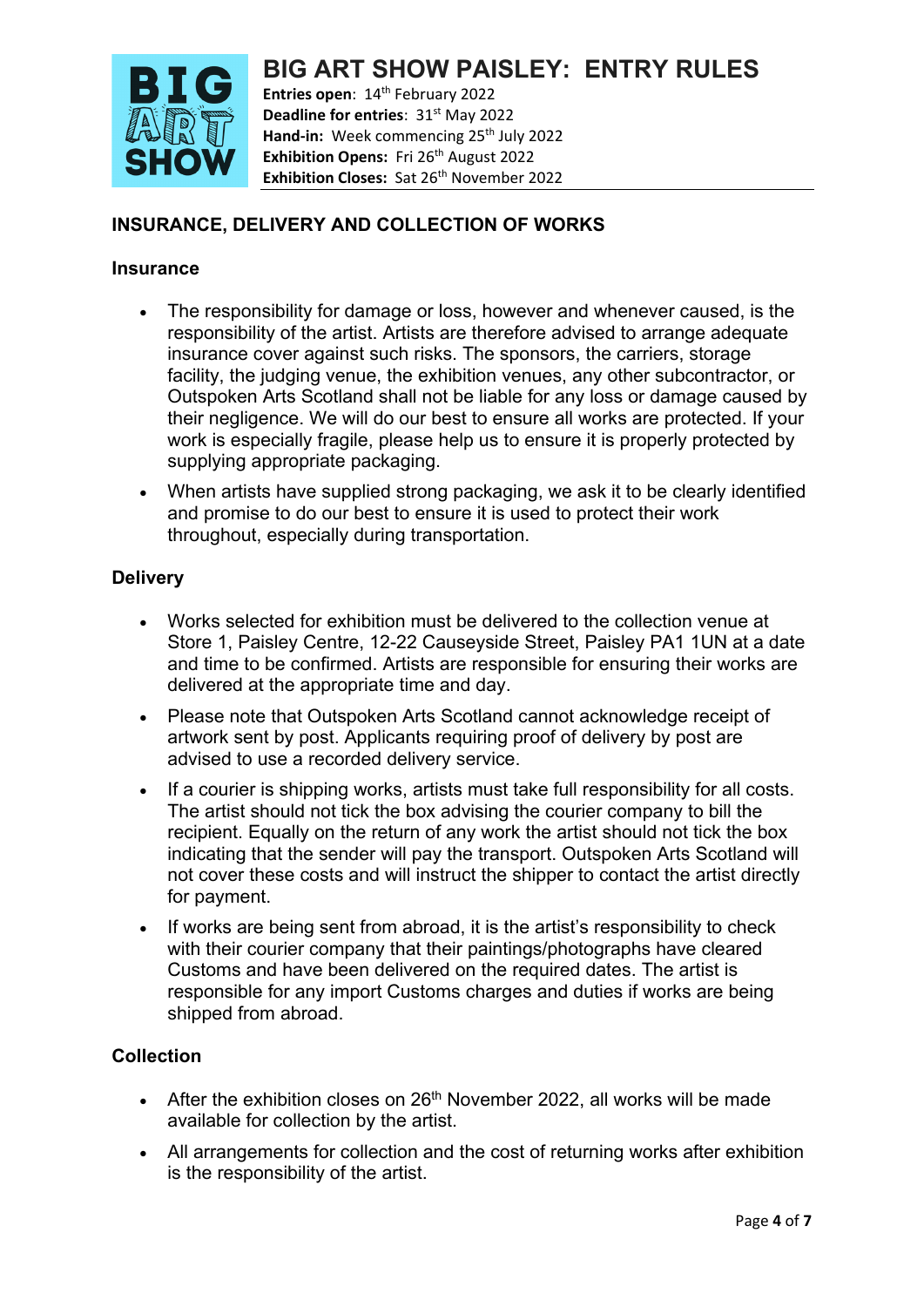## **BIG ART SHOW PAISLEY: ENTRY RULES Entries open: 14<sup>th</sup> February 2022**



**Deadline for entries**: 31<sup>st</sup> May 2022 Hand-in: Week commencing 25<sup>th</sup> July 2022 **Exhibition Opens:** Fri 26<sup>th</sup> August 2022 **Exhibition Closes:** Sat 26<sup>th</sup> November 2022

- Works selected for exhibition cannot be removed before the end of the exhibition.
- The artist is responsible for providing their own bubble wrap or packaging either for hand-in/delivery or hand-back/collection.
- Artists relying on couriers to collect their work must advise the courier of the need to provide additional packaging materials and to pack the items. Artists are responsible for all courier costs including packaging. Outspoken Arts Scotland will not arrange courier collections or post works on behalf of the artist.

## **Uncollected artworks**

• Any artworks that remain uncollected may be charged a storage fee.

To release paintings from storage, all charges must be paid in full.

• The organisers reserve the right to dispose of or destroy any work not collected one month after the latest date for collection of exhibited works.

## PUBLICITY, COPYRIGHT AND SALES

- The copyright for all works exhibited will remain the property of the artist, but it is a condition of entry that the artist or their representatives agree unconditionally that Outspoken Arts Scotland may reproduce any exhibited works, free of charge, for the purposes of marketing, promotion, merchandise, discussion and education in direct connection with the exhibition, in all media worldwide including the exhibition catalogue and subsequent publications, posters, prints, postcards, the internet and within television documentaries, and may license these specific, limited rights to others only for the same purposes. Outspoken Arts Scotland also reserves the right to reproduce selected images free of charge for core non-commercial purposes.
- Some processes of the exhibition or exhibition may be filmed, and entering the exhibition constitutes agreement for the artist's artwork to be included in such filming, whether broadcast or not. Artists will be credited for the use of their work, wherever practicable.
- It is also a condition on entering the exhibition that the artist agrees that visitors to the exhibition are permitted to take photographs of their work for personal, non-commercial use during the run of the exhibition.
- **Sales of works** during the exhibition will be permitted with 25% commission (+ VAT) payable to Outspoken Arts Scotland. Artists whose work is for sale must provide the asking price on submission.

## **PART 2 - RULES APPLYING TO FRAMING/HANGING**

• All works entered should be ready to hang and display with flat mirror plates only attached. [Click here for example.](https://www.ukpictureframingsupplies.co.uk/picture--mirror-plate-hangers-33-c.asp)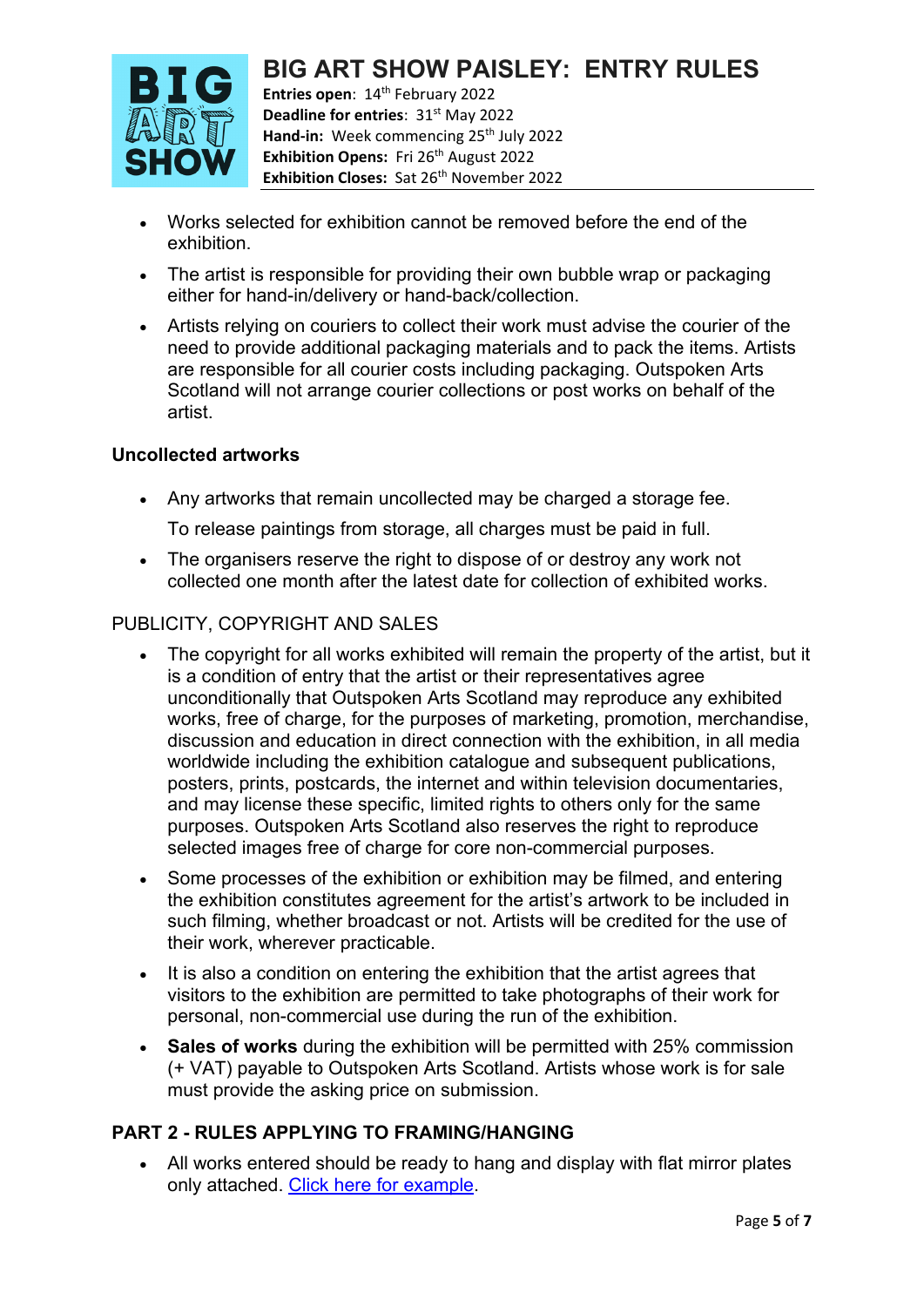

**Entries open: 14<sup>th</sup> February 2022 Deadline for entries**: 31<sup>st</sup> May 2022 Hand-in: Week commencing 25<sup>th</sup> July 2022 **Exhibition Opens:** Fri 26<sup>th</sup> August 2022 **Exhibition Closes:** Sat 26<sup>th</sup> November 2022

There is no size limit for submitted works. However, if any work is larger than 200cm by 200cm when framed, artists must contact the exhibition organiser, Steven Thomson [steventhomson@outspokenarts.org](mailto:steventhomson@outspokenarts.org) Tel 0776 272 2460 before submitting the work. Our decision will be made on a case-by-case basis and subject to accessibility or height/width restrictions at the exhibition venue.

### **PART 3. PHOTOGRAPHING ARTWORK**

#### **PREPARATION**

- It is important to use bright, soft lighting, preferably natural light from a large window or, if photographing outside, do so on a grey, overcast day.
- Ideally put the camera on a tripod but if this is not possible, place it on a flat, level surface. The work to be photographed should be parallel, either horizontally or vertically, to the camera lens. The centre of the lens should be pointing directly at the centre of the work.
- You can include the frame in your photograph. However, if the work is glazed, we recommend removing the frame to avoid reflection. If this is not possible, try using a polarising filter.
- Place your work against a neutral background, as plain and simple as possible leaving as small a space as possible around the frame. For larger works these should ideally be on an easel or propped against a flat wall. For smaller works it may be possible to lay it on the floor and take your photograph from overhead.
- If the work is signed, please cover the signature before taking the photograph to send with your entry for the awards. You should take and withhold a second photograph with the signature that may be used in the catalogue if your work is selected for the exhibition. (See Hi-Res TIFF below.) If you leave the signature in view, we will photoshop a 'blob' over it, which might not look as good as you'd like.

#### **TAKING THE PHOTOGRAPH**

- Set the ISO in your camera to 150 or 200 depending on the model and make sure your clean the lens with a microfibre cloth.
- Switch off the camera's flash and any electric lights in the room. Adjust the white balance in the camera to daylight.
- Zoom in a little but not too much. (If using a smartphone or tablet, avoid zooming). Set the aperture to F8. If the picture appears too dark or too light, use the dark/light compensation feature. Colour and exposure should be as close as possible to the original artwork.
- Use a self‐timer and cable release to take your photo, to ensure that the camera is still for the exposure.